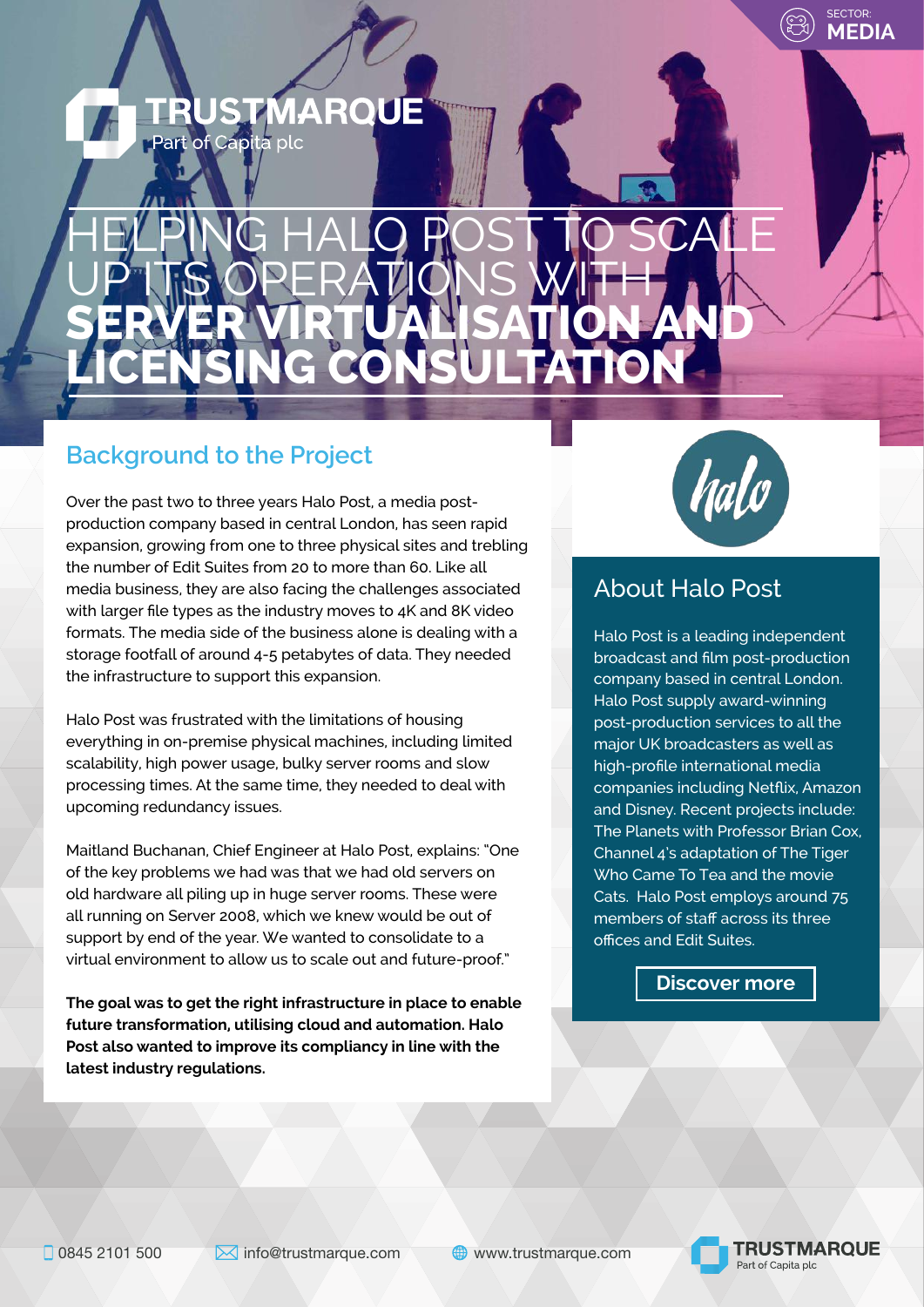

## **TRUSTMARQUE** Part of Capita plc

#### **The Solution**

A dedicated Trustmarque Account Manager worked with Halo Post to deliver a detailed consultation to find the right blend of high performing infrastructure as well as the licensing and configuration support they needed. The outputs of this included:

- DellEMC servers and storage infrastructure
- VMware vSphere6 Essentials Plus
- Microsoft Windows Server licensing via CSP
- Trustmarque Professional Services to build, install, configure and test

#### **Feedback on the process**

Halo Post was extremely happy with the process, revealing that Trustmarque acted as the consultative partner and "sounding board" they needed. They commended the way Trustmarque was able to meet their strict budget requirements and the flex to meet unexpected challenges, without impacting the overall budget. "There was never pressure to spend more than we had", confirms Maitland

The Trustmarque team also played a vital role in helping Halo Post to navigate the complex world of Microsoft licensing, saving Halo Post both time and money.

Maitland commented: "We had so many questions related to the new licensing model for Microsoft Server 2019, which I found to be the most complicated and confusing part of the process. I think without Trustmarque's support there is a real probability that we would have hugely overspent on Microsoft licensing. Having someone who knew the licensing world inside out and could help us manage budget across software and hardware was a real asset. It was a whole solution"

Luke Larsen, IT Networks & Systems Administrator at Halo Post agrees: "The team at Trustmarque was very helpful. From getting the proposal together to providing end-to-end support on the complex vSphere set-up. Every question I had was answered and everything went very smoothly. The extra testing reassured that everything was working the way it should and I've literally not had any issues since it has been deployed. It's been great."

#### **Why Trustmarque was Selected as a Partner**

Trustmarque is well versed in the challenges facing organisations as they look to virtualise their onpremise environments. We have helped many organisations to modernise their datacentres and leverage new technologies like cloud and process automation. Having previously worked with our colleagues at Halo Post, they were confident in our ability to layer deep technical knowledge of server infrastructure with software and licensing expertise to provide an end-to-end solution that would liberate the value from their investment.

**"I think without Trustmarque's support there is a real probability that we would have hugely overspent on Microsoft licensing."**

 $\mathbf{f}$ 

**Maitland Buchanan, Chief Engineer at Halo Post**